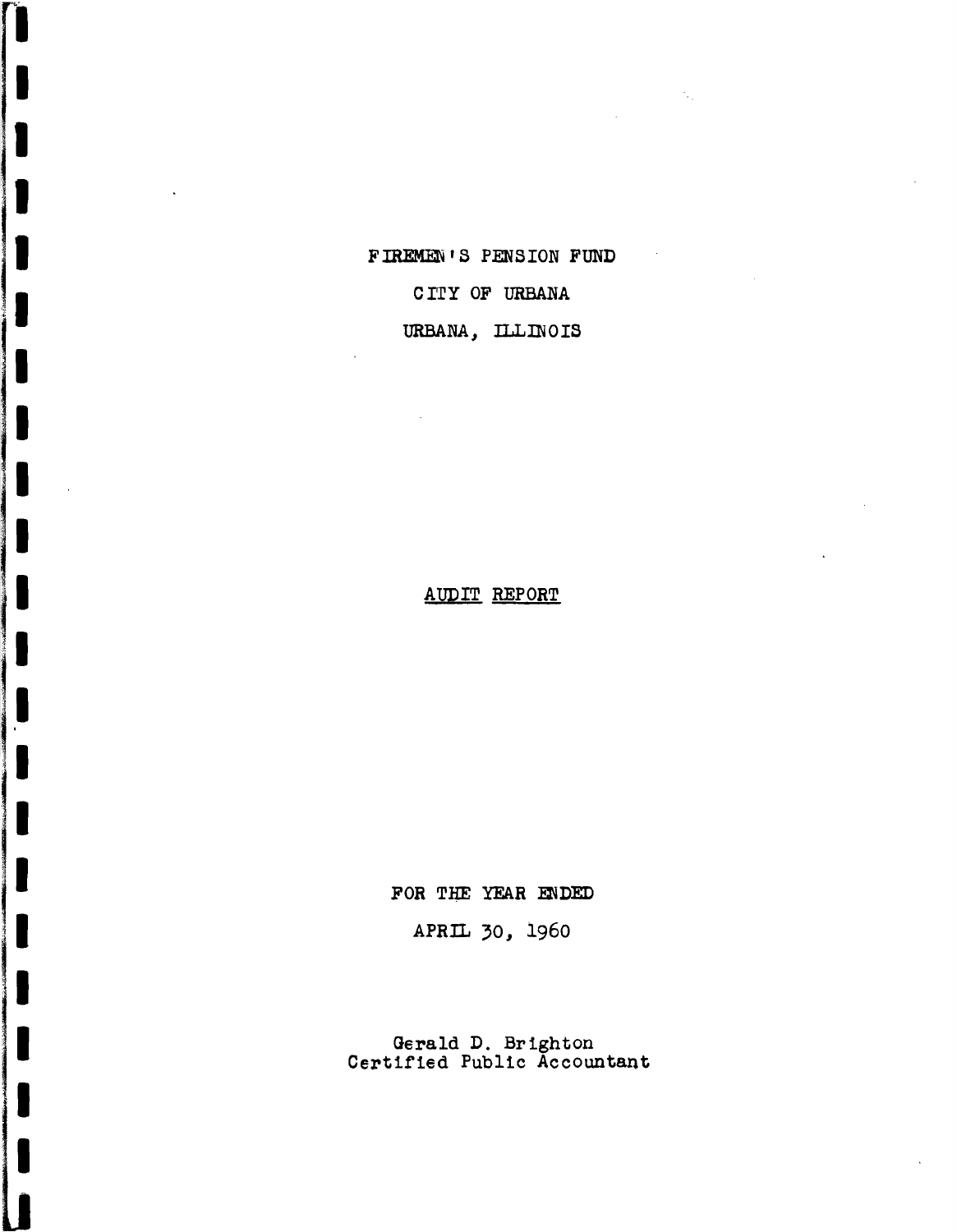May 24, 1960

Mr. Guy T. Frampton, President and Members of the Board of Trustees Firemen's Pension Fund Urbana, Illinois

Gentlemen:

**fl**

I

·1

I

I

I

I

I

I

I

,I

II

I.

I.

I

I

I

I

I

I

I

J

In accordance with our engagement we have audited the accounts and financial records of the Firemen's Pension Fund of the City of Urbana for the fiscal year ended April 30, 1960.

In addition, we did certain bookkeeping work as follows:

(a) Recording of cash receipts for part of the year.<br>Totalling cash disbursements for the year.<br>Making all ledger postings for the year.

(Ъ)

 $(c)$ 

We are submitting herewith our report including the following:

Comments and Recommendations<br>Schedule I: Comparative Bala

Comparative Balance Sheets, April 30, 1960 and 1959.

Schedule II: Comparative Statements of Revenue Receipts, Expenditures, and Fund Balance, for years ended April 30, 1960 and 1959.

Schedule III:Statement of Receipts and Disbursements, for year ended April 30, 1960.

Our examination was made in accordance with generally accepted auditing standards and accordingly included tests of the records and other auditing procedures appropriate in the circumstances.

In our opinion, the financial statements in the schedules above enumerated, attached to and forming a part of this report, fairly present the financial position of the Firemen's Pension Fund of the City of Urbana at April 30, 1960, and the results of operations for the fiscal year then ended, on <sup>a</sup> cash basis, in conformity with generally accepted municipal accounting principles on <sup>a</sup> basis consistent with the preceding year.

Respectfully submitted,

Newald R Bughton

Certified Public Accountant

- 1 -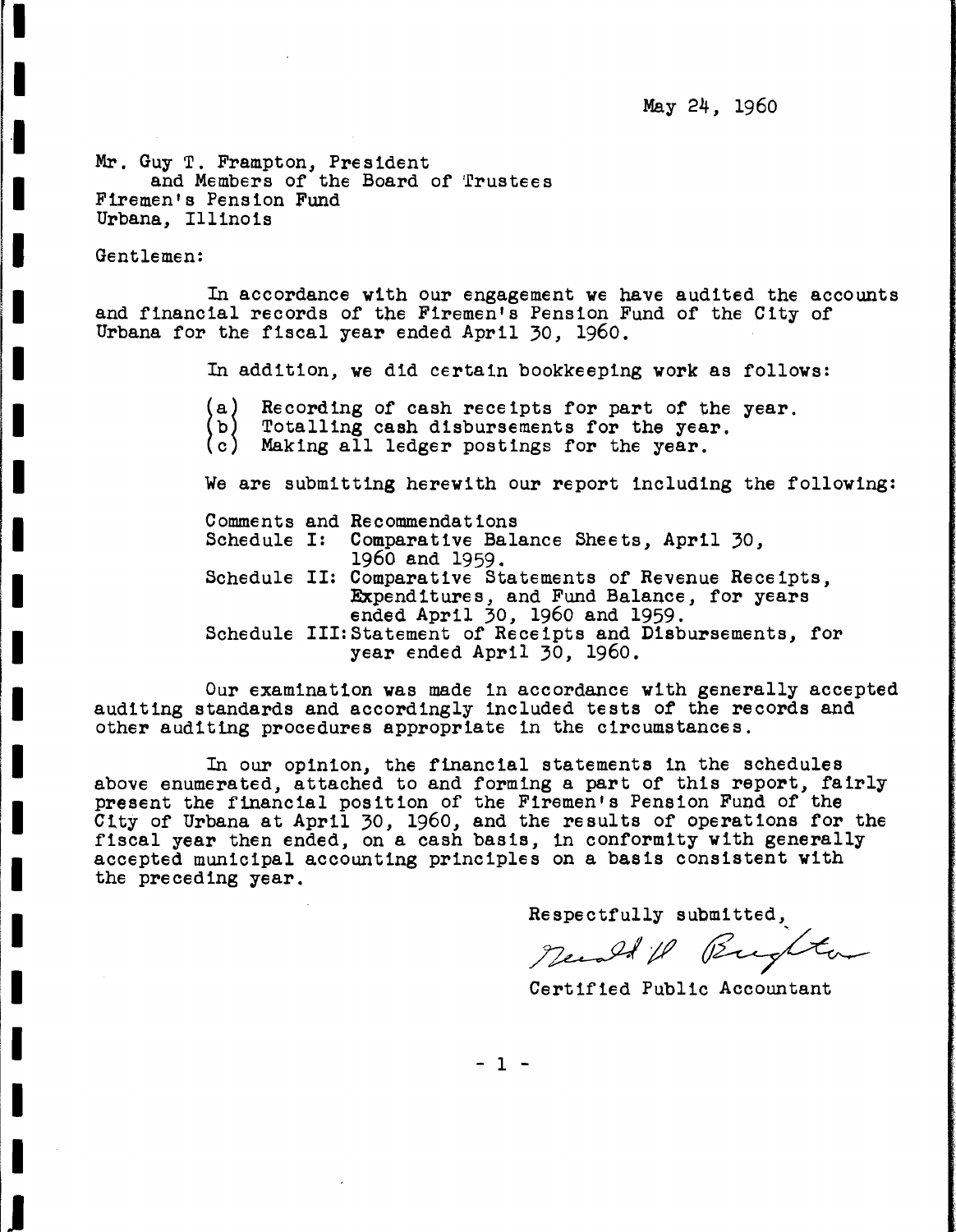#### COMMENTS AND RECOMMENDATIONS

The fund showed a commendable increase this past year,<br>\$6,588.94, as shown in Schedule II, compared with \$5,670.96, the year<br>before. The improvement is mainly attributable to increased investment income. The tax levy was unchanged, being \$6,000 in each of the past two years.

**r l**

II

I

I

I

I

I

I

I

I

I

1<br>111 - 112 - 112 - 112 - 112 - 112 - 112 - 112 - 112 - 112 - 112 - 112 - 112 - 112<br>112 - 112 - 112 - 112 - 112 - 112 - 112 - 112 - 112 - 112 - 112 - 112 - 112 - 112 - 112 - 112 - 11

in de la propieta de la propieta de la propieta de la propieta de la propieta de la propieta de la propieta d<br>En la propieta de la propieta de la propieta de la propieta de la propieta de la propieta de la propieta de la

'.

I.

i•

I

I

I

I

I

I

Considering the size of the Fire Department, twenty-three men, and the fact that several men are approaching retirement status, this increase was desirable and prudent. 'fhe fund is being well managed.

#### RECOMMENDED INVESTMENTS

Confirming oral discussion with officers of the Board, it would be desirable for at least  $$8,000$  to be invested in long-term investments in the near future. This \$8,000 is accounted for as follows:

> Cash in the checking account at Champaign County Bank & Trust Co. beyond the needs for current pension payments since these  $\texttt{will}$  be covered adequately by tax money in May and June \$8.000

The Treasurer of the fund will be able to advise as to the current market for U S. Treasury and other government bonds, and, of course, savings and loan associations are appropriate investments up to the \$10,000 insured amount.

We recommend that a smaller cash balance in the bank than in the past be carried, and that interest bearing investments be made more frequently. Generally, a cash balance of not over \$1,000 would be adequate at the beginning of any month to meet payments of the next.

### REC OMMENDED TAX LEVY

The 1958 tax levy which was the *one* collected during the fiscal year ended April 30, 1960, was for \$6,000. The 1959 levy approved in August, 1959, for \$6,000 will be collected during the next fiscal year ending April 30, 1961. This should provide for normal growth in the fund.

The 1960 levy, which is the one to be approved in the near future, should also be at least  $$6,000$  in order to continue to increase reserves against future retirements. The practice in recent years has been to maintain a relatively stable amount of levy so as to avoid drastic increases at times of increased pension load. This seems to us to be very sound practice.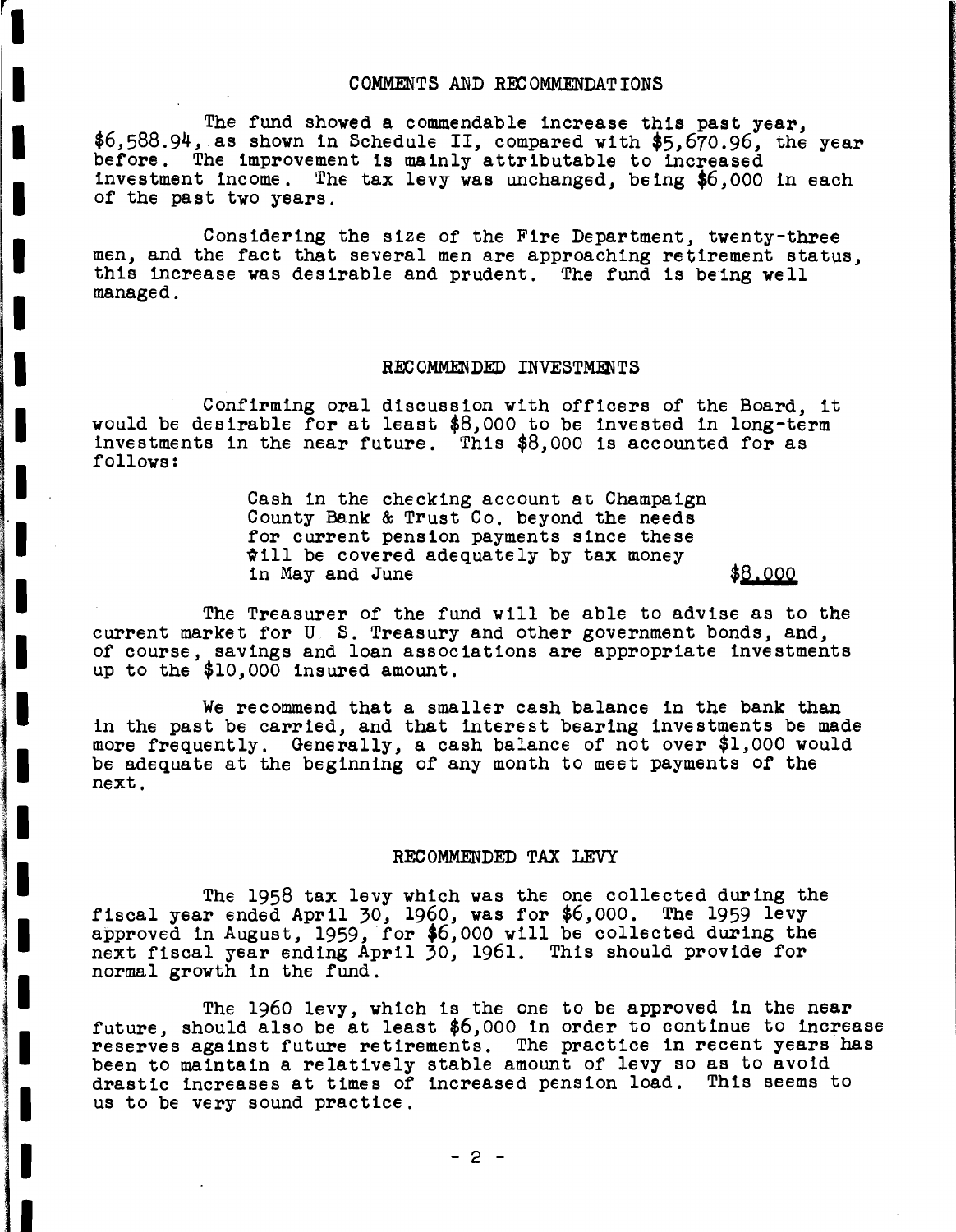### DUE FROM GENERAL FUND

The City again paid \$600 on its amount due.

We understand that the City Council plans a further payment of at least \$600 during the next year. At this rate the balance of \$1,359.92 will be cleared within the next two or three years.

### **APPREC IATION**

We wish to thank the Board members and City officials for their friendly cooperation.

The report schedules follow.

I

I

I

I

I

I

I

I

I

I

I

II

I

I

ä

II

I

I

I

I

I

I

J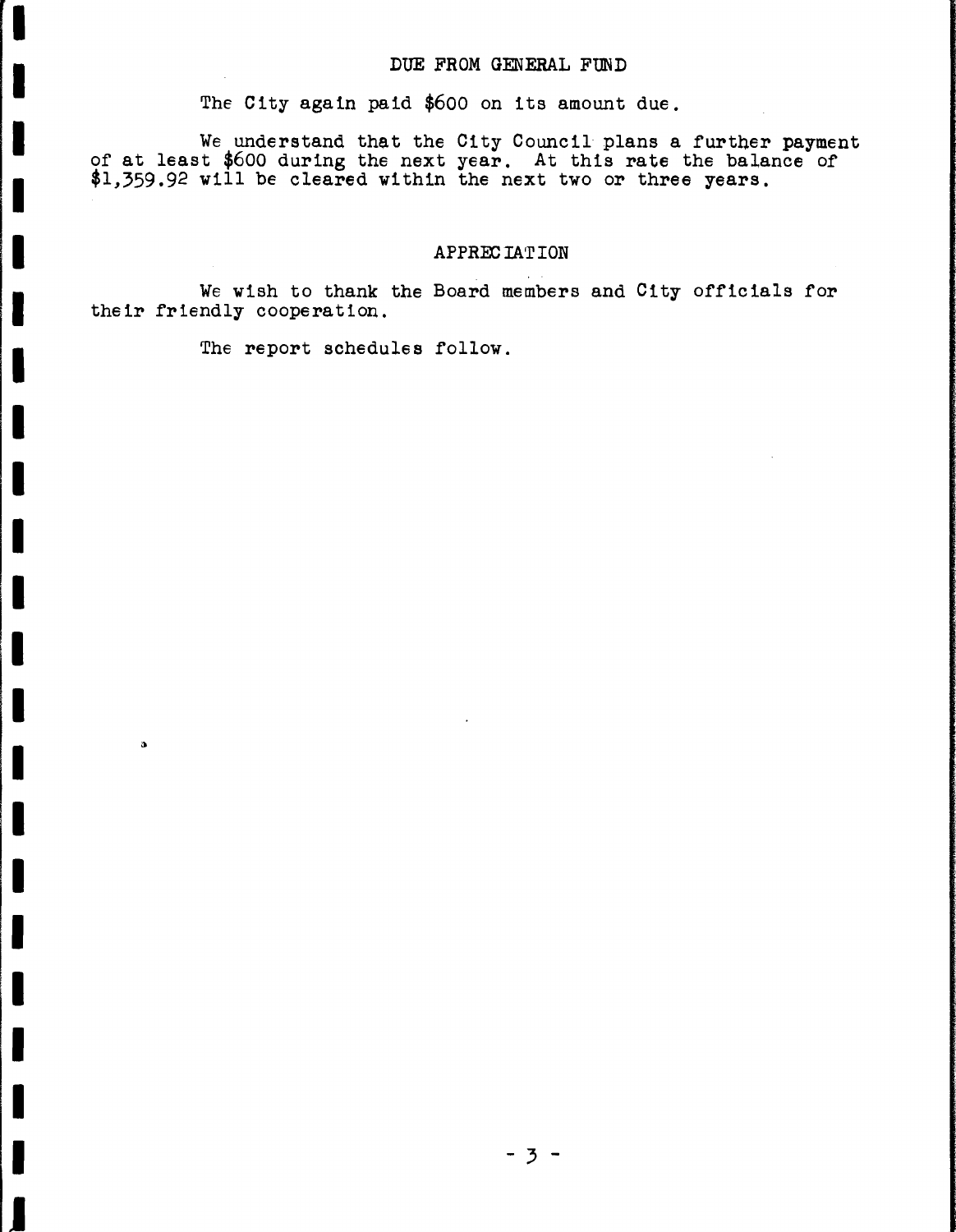SCHEDULE I

### FIREMEN'S PENSION FUND URBANA, ILLINOIS COMPARATIVE BALANCE SHEETS, APRIL 30, 1960 AND 1959

### ASSETS

|                                        | AS OF<br>4/30/60   | AS OF<br>4/30/59 |
|----------------------------------------|--------------------|------------------|
| Cash in Bank                           | \$8,163.20         | \$10,765.14      |
| Shares in Savings and Loan (Cost)      | 21,000.00          | 21,000.00        |
| Investment in U. S. Bonds (Cost        | 31,912.93          | 22,120.00        |
| Investment in Stocks (Cost)            | 2,443.75           | 2,443.75         |
| Due from General Fund - City of Urbana | 1,359.92           | 1,959.92         |
| Due from Police Pension Fund - City of |                    | <u>2.05</u>      |
| Urbana                                 | <u>\$64,879.80</u> | \$58,290.86      |

### LIABILITIES AND FUND BALANCE

| <b>Fund Balance:</b><br>Statutory reserve<br>Amount in excess of reserve |  |             | \$29,443.39 (A)\$29,443.39(A)<br>35.436.41 28.847.47 |
|--------------------------------------------------------------------------|--|-------------|------------------------------------------------------|
|                                                                          |  | \$64.879.80 | \$58,290.86                                          |

(A) The statutory reserve in no sense is intended to represent an actuarial figure. It does not represent <sup>a</sup> scientifically calculated amount required for future pensions.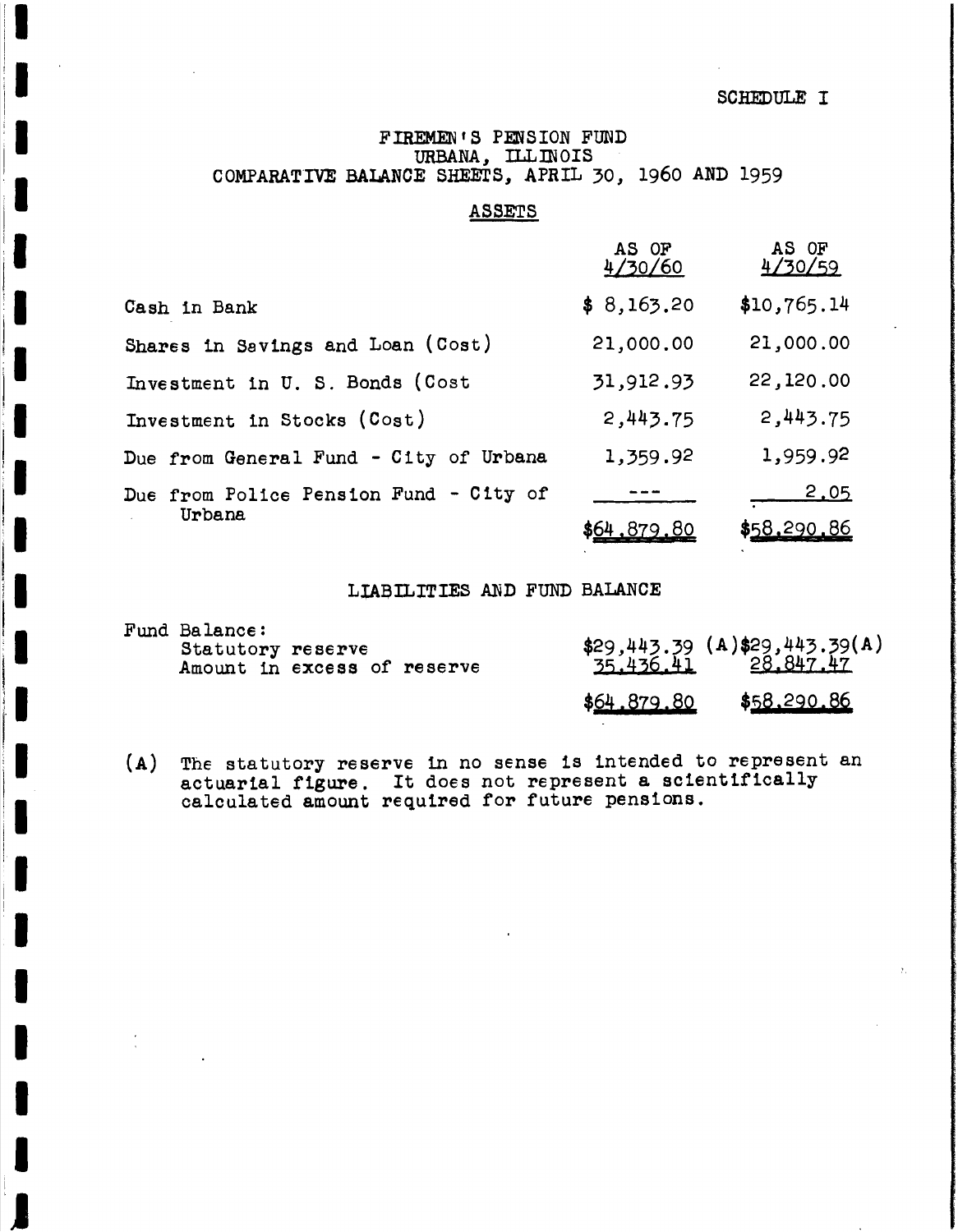## SCHEDULE II

## FIREMEN'S PENSION FUND COMPARATIVE STATEMENT OF REVENUE RECEIPTS, EXPENDITURES AND FUND BALANCE, FOR YEARS ENDED APRIL 30, 1960 AND 1959

|                                                                                                                                         | Year Ended<br>4/30/60                      | Year Ended<br>4/30/59                      |
|-----------------------------------------------------------------------------------------------------------------------------------------|--------------------------------------------|--------------------------------------------|
| Revenue Receipts:                                                                                                                       |                                            |                                            |
| <b>Taxes</b><br>L1censes<br>Salary deductions<br>Interest on U. S. Bonds<br>Interest on Building and Loan<br><b>Shares</b><br>Dividends | \$6,137.47<br>255.77<br>5,495.25<br>570.45 | \$6,104.59<br>251.74<br>5,087.52<br>175.00 |
|                                                                                                                                         | 748.75<br>147.50                           | 632.91<br><u>140.00</u>                    |
| Total                                                                                                                                   | \$13,355.19                                | \$12,391.76                                |
| Expenditures:                                                                                                                           |                                            |                                            |
| Pensions paid<br>Auditing expense<br>Bank fees, and misc.                                                                               | \$6,589.20<br>166.00<br>11.05              | \$<br>6,589.20<br>125.00<br><u>6.60</u>    |
| Total                                                                                                                                   | \$6,766.25                                 | \$6.720.80                                 |
| Excess of revenue over expenditures\$ 6,588.94                                                                                          |                                            | \$<br>5,670.96                             |
| Deposit to Police Pension Fund -<br>in error                                                                                            |                                            | 2.05                                       |
| Fund balance at beginning of year                                                                                                       | <u>58,290.86</u>                           | <u>52.617.85</u>                           |
| Fund balance at end of year                                                                                                             | \$64,879,80                                | <u>\$_58.290.86</u>                        |